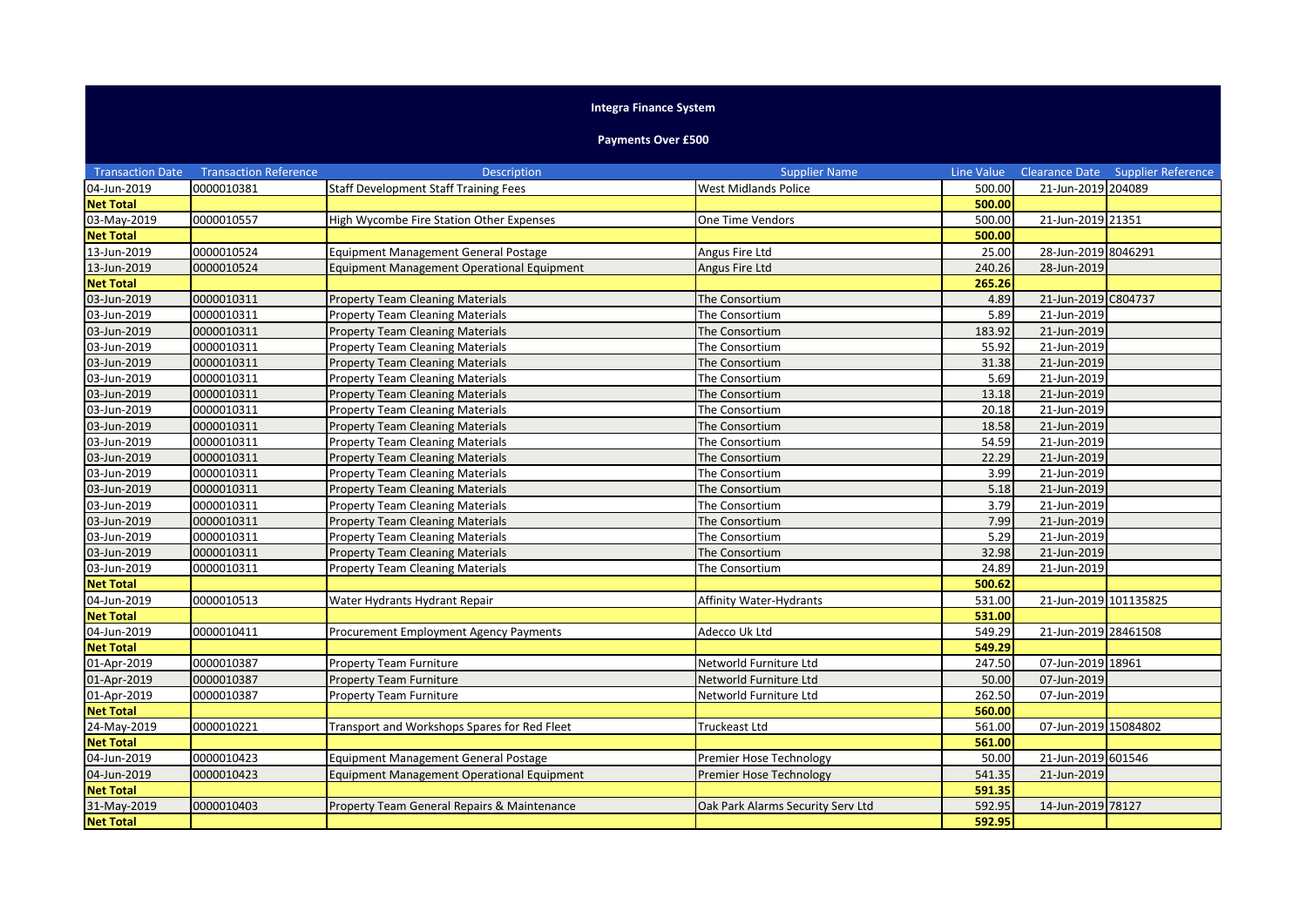| 15-Jun-2019      | 0000010613 | Broughton Fire Station Metered Charges - Water              | Anglian Water Services Ltd           | 598.18 | 28-Jun-2019 5725146   |                             |
|------------------|------------|-------------------------------------------------------------|--------------------------------------|--------|-----------------------|-----------------------------|
| <b>Net Total</b> |            |                                                             |                                      | 598.18 |                       |                             |
| 12-Oct-2018      | 0000010541 | Response Support Uniforms                                   | Samuel Brothers (St Paul'S) Ltd      | 466.30 | 21-Jun-2019 10048     |                             |
| 12-Oct-2018      | 0000010541 | Response Support Uniforms                                   | Samuel Brothers (St Paul'S) Ltd      | 138.85 | 21-Jun-2019           |                             |
| <b>Net Total</b> |            |                                                             |                                      | 605.15 |                       |                             |
| 06-Jun-2019      | 0000010495 | Gerrards Cross Fire Station Metered Charges - Water         | <b>Affinity Water</b>                | 605.79 | 21-Jun-2019 125       |                             |
| <b>Net Total</b> |            |                                                             |                                      | 605.79 |                       |                             |
| 10-Jun-2019      | 0000010467 | Transport and Workshops Vehicle Installation                | Fleet ID Limited                     | 368.69 | 28-Jun-2019 4464      |                             |
| 10-Jun-2019      | 0000010467 | Transport and Workshops Vehicle Installation                | Fleet ID Limited                     | 240.00 | 28-Jun-2019           |                             |
| <b>Net Total</b> |            |                                                             |                                      | 608.69 |                       |                             |
| 20-May-2019      | 0000010207 | Urban Search and Rescue Protective Clothing                 | Jolly Safety Equipment Ltd           | 152.00 |                       | 14-Jun-2019 UK-19-0000190   |
| 20-May-2019      | 0000010207 | Urban Search and Rescue Protective Clothing                 | Jolly Safety Equipment Ltd           | 15.00  | 14-Jun-2019           |                             |
| 20-May-2019      | 0000010207 | Urban Search and Rescue Protective Clothing                 | Jolly Safety Equipment Ltd           | 456.00 | 14-Jun-2019           |                             |
| <b>Net Total</b> |            |                                                             |                                      | 623.00 |                       |                             |
| 08-Jun-2019      | 0000010432 | <b>Prevention Agency Services</b>                           | Milton Keynes Council                | 650.00 |                       | 14-Jun-2019 425000529252    |
| <b>Net Total</b> |            |                                                             |                                      | 650.00 |                       |                             |
| 20-May-2019      | 0000010146 | <b>ICT Computer Maintenance</b>                             | <b>Bowtower Ltd</b>                  | 650.00 |                       | 07-Jun-2019 LC7301B:SI00089 |
| <b>Net Total</b> |            |                                                             |                                      | 650.00 |                       |                             |
| 09-Apr-2019      | 0000009754 | Service Delivery Admin Support Employment Agency Payments   | Adecco Uk Ltd                        | 688.94 | 07-Jun-2019 28414299  |                             |
| <b>Net Total</b> |            |                                                             |                                      | 688.94 |                       |                             |
| 11-Jun-2019      | 0000010506 | Procurement Employment Agency Payments                      | Adecco Uk Ltd                        | 688.94 | 28-Jun-2019 28466997  |                             |
| <b>Net Total</b> |            |                                                             |                                      | 688.94 |                       |                             |
| 28-May-2019      | 0000010288 | Human Resources Employment Agency Payments                  | Adecco Uk Ltd                        | 696.32 | 07-Jun-2019 28455430  |                             |
| <b>Net Total</b> |            |                                                             |                                      | 696.32 |                       |                             |
| 31-May-2019      | 0000010308 | ICT Computer Hardware                                       | Koris Ltd                            | 700.00 | 21-Jun-2019 716320    |                             |
| <b>Net Total</b> |            |                                                             |                                      | 700.00 |                       |                             |
| 01-Jun-2019      | 0000010234 | Admin Buildings - Unit 7 Rents and Hire of Premises         | WE BLACK LTD                         | 708.87 | 07-Jun-2019 3793      |                             |
| <b>Net Total</b> |            |                                                             |                                      | 708.87 |                       |                             |
| 05-Apr-2019      | 0000010596 | <b>Property Team Other Energy Costs</b>                     | <b>Esos Energy</b>                   | 714.00 | 28-Jun-2019 2080      |                             |
| <b>Net Total</b> |            |                                                             |                                      | 714.00 |                       |                             |
| 10-Jun-2019      | 0000010465 | Transport and Workshops Spares for Red Fleet                | Rosenbauer Uk Plc                    | 716.22 | 28-Jun-2019 11239     |                             |
| <b>Net Total</b> |            |                                                             |                                      | 716.22 |                       |                             |
| 11-Jun-2019      | 0000010509 | Transport and Workshops Lubricating Oil                     | FUCHS LUBRICANTS (UK) PLC            | 358.75 | 28-Jun-2019 216682878 |                             |
| 11-Jun-2019      | 0000010509 | Transport and Workshops Lubricating Oil                     | FUCHS LUBRICANTS (UK) PLC            | 373.10 | 28-Jun-2019           |                             |
| <b>Net Total</b> |            |                                                             |                                      | 731.85 |                       |                             |
| 31-May-2019      | 0000010644 | Property Team General Repairs & Maintenance                 | ENVIROCHEM ANALYTICAL LABORITIES LTD | 115.00 | 28-Jun-2019 1212922   |                             |
| 31-May-2019      | 0000010644 | Property Team General Repairs & Maintenance                 | ENVIROCHEM ANALYTICAL LABORITIES LTD | 275.00 | 28-Jun-2019           |                             |
| 31-May-2019      | 0000010644 | Property Team General Repairs & Maintenance                 | ENVIROCHEM ANALYTICAL LABORITIES LTD | 70.00  | 28-Jun-2019           |                             |
| <b>Net Total</b> |            |                                                             |                                      | 460.00 |                       |                             |
| 14-May-2019      | 0000010122 | <b>Aylesbury Fire Station Plan Preventative Maintenance</b> | USS CATERING & BAKERY EQUIPMENT LTD  | 149.38 | 07-Jun-2019 67682     |                             |
| 14-May-2019      | 0000010122 | Beaconsfield Fire Station Plan Preventative Maintenance     | USS CATERING & BAKERY EQUIPMENT LTD  | 149.38 | 07-Jun-2019           |                             |
| 14-May-2019      | 0000010122 | Broughton Fire Station Plan Preventative Maintenance        | USS CATERING & BAKERY EQUIPMENT LTD  | 149.38 | 07-Jun-2019           |                             |
| 14-May-2019      | 0000010122 | MK West Fire Station Plan Preventative Maintenance          | USS CATERING & BAKERY EQUIPMENT LTD  | 159.88 | 07-Jun-2019           |                             |
| 14-May-2019      | 0000010122 | High Wycombe Fire Station Plan Preventative Maintenance     | USS CATERING & BAKERY EQUIPMENT LTD  | 149.38 | 07-Jun-2019           |                             |
| <b>Net Total</b> |            |                                                             |                                      | 757.40 |                       |                             |
| 06-Jun-2019      | 0000010479 | <b>Finance Employment Agency Payments</b>                   | Hays Specialist Recruitment Ltd      | 782.85 |                       | 21-Jun-2019 1009726754      |
| <b>Net Total</b> |            |                                                             |                                      | 782.85 |                       |                             |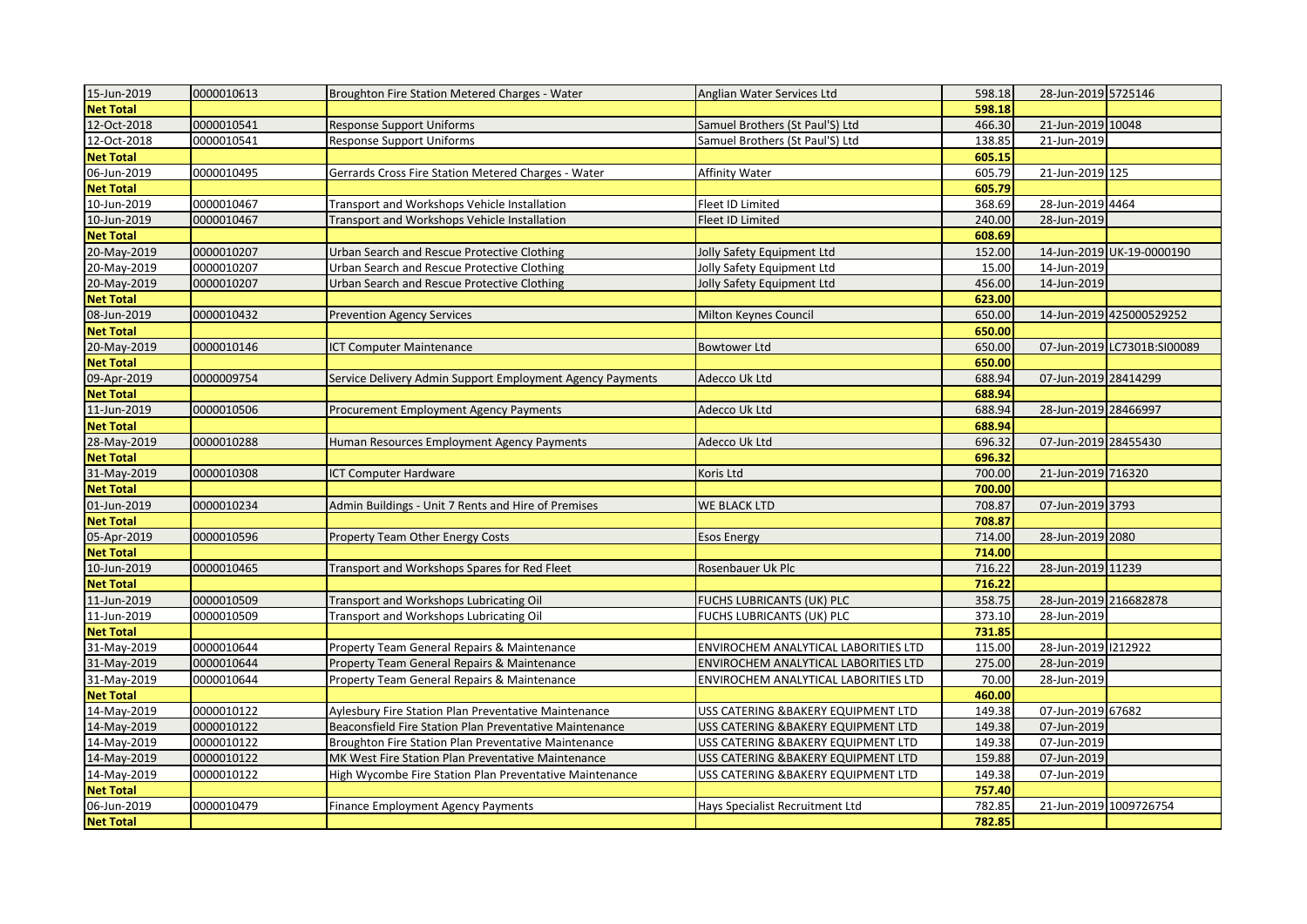| 31-May-2019      | 0000010339 | Admin Buildings - Unit 7 Plan Preventative Maintenance     | P French                              | 25.00    | 07-Jun-2019 01525      |                         |
|------------------|------------|------------------------------------------------------------|---------------------------------------|----------|------------------------|-------------------------|
| 31-May-2019      | 0000010339 | Winslow Fire Station Plan Preventative Maintenance         | P French                              | 20.00    | 07-Jun-2019            |                         |
| 31-May-2019      | 0000010339 | Great Missenden Fire Station Plan Preventative Maintenance | P French                              | 23.00    | 07-Jun-2019            |                         |
| 31-May-2019      | 0000010339 | Waddesdon Fire Station Plan Preventative Maintenance       | P French                              | 15.00    | 07-Jun-2019            |                         |
| 31-May-2019      | 0000010339 | Gerrards Cross Fire Station Plan Preventative Maintenance  | P French                              | 23.00    | 07-Jun-2019            |                         |
| 31-May-2019      | 0000010339 | Haddenham Fire Station Plan Preventative Maintenance       | P French                              | 52.00    | 07-Jun-2019            |                         |
| 31-May-2019      | 0000010339 | MK West Fire Station Plan Preventative Maintenance         | P French                              | 80.00    | 07-Jun-2019            |                         |
| 31-May-2019      | 0000010339 | Newport Pagnell Fire Station Plan Preventative Maintenance | P French                              | 30.00    | 07-Jun-2019            |                         |
| 31-May-2019      | 0000010339 | High Wycombe Fire Station Plan Preventative Maintenance    | P French                              | 80.00    | 07-Jun-2019            |                         |
| 31-May-2019      | 0000010339 | Amersham Fire Station Plan Preventative Maintenance        | P French                              | 23.00    | 07-Jun-2019            |                         |
| 31-May-2019      | 0000010339 | Olney Fire Station Plan Preventative Maintenance           | P French                              | 20.00    | 07-Jun-2019            |                         |
| 31-May-2019      | 0000010339 | Buckingham Fire Station Plan Preventative Maintenance      | P French                              | 25.00    | 07-Jun-2019            |                         |
| 31-May-2019      | 0000010339 | Princes Risborough Station Plan Preventative Maintenance   | P French                              | 20.00    | 07-Jun-2019            |                         |
| 31-May-2019      | 0000010339 | Marlow Fire Station Plan Preventative Maintenance          | P French                              | 52.00    | 07-Jun-2019            |                         |
| 31-May-2019      | 0000010339 | Beaconsfield Fire Station Plan Preventative Maintenance    | P French                              | 35.00    | 07-Jun-2019            |                         |
| 31-May-2019      | 0000010339 | Admin Buildings - HQ Plan Preventative Maintenance         | P French                              | 80.00    | 07-Jun-2019            |                         |
| 31-May-2019      | 0000010339 | Broughton Fire Station Plan Preventative Maintenance       | P French                              | 52.00    | 07-Jun-2019            |                         |
| 31-May-2019      | 0000010339 | MK West Fire Station Plan Preventative Maintenance         | P French                              | 85.00    | 07-Jun-2019            |                         |
| 31-May-2019      | 0000010339 | Brill Fire Station Plan Preventative Maintenance           | P French                              | 15.00    | 07-Jun-2019            |                         |
| 31-May-2019      | 0000010339 | Chesham Fire Station Plan Preventative Maintenance         | P French                              | 25.00    | 07-Jun-2019            |                         |
| 31-May-2019      | 0000010339 | Stokenchurch Fire Station Plan Preventative Maintenance    | P French                              | 20.00    | 07-Jun-2019            |                         |
| <b>Net Total</b> |            |                                                            |                                       | 800.00   |                        |                         |
| 06-Dec-2017      | 0000010625 | <b>Staff Development Staff Training Fees</b>               | <b>Employers Network for Equality</b> | 810.00   | 28-Jun-2019 24509      |                         |
| <b>Net Total</b> |            |                                                            |                                       | 810.00   |                        |                         |
| 22-May-2019      | 0000010206 | <b>Equipment Management Operational Equipment</b>          | Northern Diver (Int) Ltd              | 800.00   | 14-Jun-2019 0000199336 |                         |
| 22-May-2019      | 0000010206 | <b>Equipment Management General Postage</b>                | Northern Diver (Int) Ltd              | 30.00    | 14-Jun-2019            |                         |
| <b>Net Total</b> |            |                                                            |                                       | 830.00   |                        |                         |
| 21-May-2019      | 0000010247 | Human Resources Employment Agency Payments                 | Adecco Uk Ltd                         | 870.40   | 07-Jun-2019 28449507   |                         |
| <b>Net Total</b> |            |                                                            |                                       | 870.40   |                        |                         |
| 04-Jun-2019      | 0000010410 | Human Resources Employment Agency Payments                 | Adecco Uk Ltd                         | 901.12   | 14-Jun-2019 28461509   |                         |
| <b>Net Total</b> |            |                                                            |                                       | 901.12   |                        |                         |
| 04-Jun-2019      | 0000010405 | Research and Development Operational Equipment             | Delta Fire Ltd                        | 59.25    | 28-Jun-2019 71732      |                         |
| 04-Jun-2019      | 0000010405 | Research and Development Operational Equipment             | Delta Fire Ltd                        | 16.50    | 28-Jun-2019            |                         |
| 04-Jun-2019      | 0000010405 | Research and Development Operational Equipment             | Delta Fire Ltd                        | 765.00   | 28-Jun-2019            |                         |
| 04-Jun-2019      | 0000010405 | Research and Development Operational Equipment             | Delta Fire Ltd                        | 93.75    | 28-Jun-2019            |                         |
| <b>Net Total</b> |            |                                                            |                                       | 934.50   |                        |                         |
| 20-May-2019      | 0000010160 | Urban Search and Rescue Uniforms                           | Goliath Footwear Ltd                  | 243.55   | 07-Jun-2019 0000146030 |                         |
| 20-May-2019      | 0000010160 | Urban Search and Rescue Uniforms                           | Goliath Footwear Ltd                  | 730.65   | 07-Jun-2019            |                         |
| <b>Net Total</b> |            |                                                            |                                       | 974.20   |                        |                         |
| 13-May-2019      | 0000010533 | Urban Search and Rescue Protective Clothing                | Worksafe                              | 400.00   | 21-Jun-2019 503372     |                         |
| 13-May-2019      | 0000010533 | Urban Search and Rescue Protective Clothing                | Worksafe                              | 200.00   | 21-Jun-2019            |                         |
| <b>Net Total</b> |            |                                                            |                                       | 600.00   |                        |                         |
| 24-Jun-2019      | 0000010587 | CAP - Milton Keynes Blue Hub Station Host Works            | One Time Vendors                      | 1,000.00 | 28-Jun-2019 SV038259   |                         |
| <b>Net Total</b> |            |                                                            |                                       | 1,000.00 |                        |                         |
| 29-May-2019      | 0000010265 | Property Team General Repairs & Maintenance                | Electrical Services Hbb               | 1,025.00 | 14-Jun-2019 1655       |                         |
| <b>Net Total</b> |            |                                                            |                                       | 1,025.00 |                        |                         |
| 28-May-2019      | 0000010222 | High Wycombe Fire Station Plan Preventative Maintenance    | Intergrated Water Services Ltd        | 53.16    |                        | 14-Jun-2019 CD200134492 |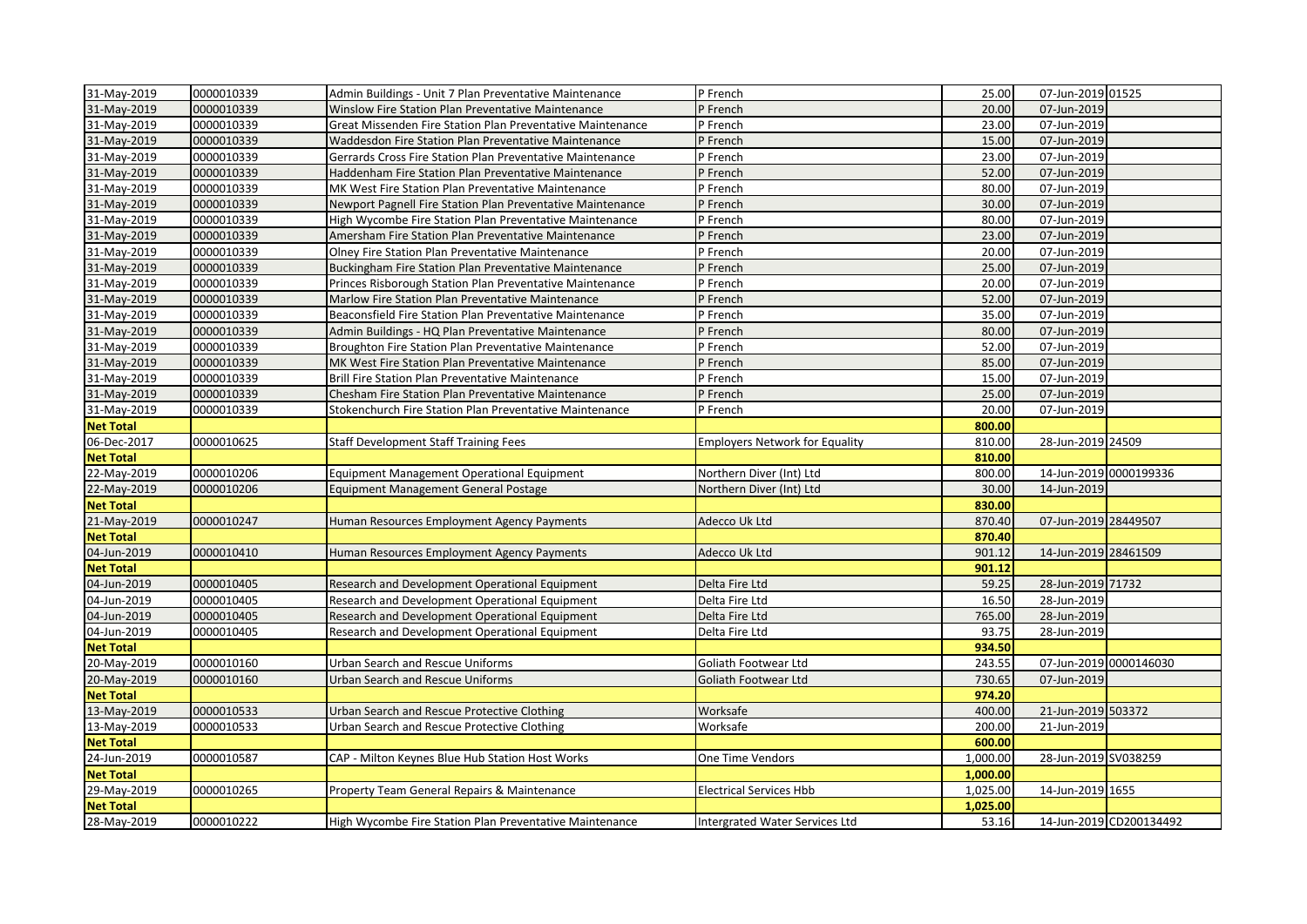| 28-May-2019      | 0000010222 | Amersham Fire Station Plan Preventative Maintenance        | Intergrated Water Services Ltd        | 28.15    | 14-Jun-2019            |                             |
|------------------|------------|------------------------------------------------------------|---------------------------------------|----------|------------------------|-----------------------------|
| 28-May-2019      | 0000010222 | Waddesdon Fire Station Plan Preventative Maintenance       | Intergrated Water Services Ltd        | 22.90    | 14-Jun-2019            |                             |
| 28-May-2019      | 0000010222 | Admin Buildings - HQ Plan Preventative Maintenance         | Intergrated Water Services Ltd        | 111.47   | 14-Jun-2019            |                             |
| 28-May-2019      | 0000010222 | Newport Pagnell Fire Station Plan Preventative Maintenance | Intergrated Water Services Ltd        | 33.58    | 14-Jun-2019            |                             |
| 28-May-2019      | 0000010222 | Chesham Fire Station Plan Preventative Maintenance         | <b>Intergrated Water Services Ltd</b> | 33.58    | 14-Jun-2019            |                             |
| 28-May-2019      | 0000010222 | Great Missenden Fire Station Plan Preventative Maintenance | Intergrated Water Services Ltd        | 22.90    | 14-Jun-2019            |                             |
| 28-May-2019      | 0000010222 | Winslow Fire Station Plan Preventative Maintenance         | Intergrated Water Services Ltd        | 32.01    | 14-Jun-2019            |                             |
| 28-May-2019      | 0000010222 | Olney Fire Station Plan Preventative Maintenance           | Intergrated Water Services Ltd        | 24.47    | 14-Jun-2019            |                             |
| 28-May-2019      | 0000010222 | Beaconsfield Fire Station Plan Preventative Maintenance    | Intergrated Water Services Ltd        | 35.15    | 14-Jun-2019            |                             |
| 28-May-2019      | 0000010222 | Buckingham Fire Station Plan Preventative Maintenance      | Intergrated Water Services Ltd        | 93.58    | 14-Jun-2019            |                             |
| 28-May-2019      | 0000010222 | Transport and Workshops Plan Preventative Maintenance      | Intergrated Water Services Ltd        | 21.83    | 14-Jun-2019            |                             |
| 28-May-2019      | 0000010222 | Princes Risborough Station Plan Preventative Maintenance   | Intergrated Water Services Ltd        | 32.01    | 14-Jun-2019            |                             |
| 28-May-2019      | 0000010222 | Admin Buildings - Unit 7 Plan Preventative Maintenance     | Intergrated Water Services Ltd        | 23.40    | 14-Jun-2019            |                             |
| 28-May-2019      | 0000010222 | Haddenham Fire Station Plan Preventative Maintenance       | Intergrated Water Services Ltd        | 48.46    | 14-Jun-2019            |                             |
| 28-May-2019      | 0000010222 | Gerrards Cross Fire Station Plan Preventative Maintenance  | Intergrated Water Services Ltd        | 96.22    | 14-Jun-2019            |                             |
| 28-May-2019      | 0000010222 | Broughton Fire Station Plan Preventative Maintenance       | Intergrated Water Services Ltd        | 98.28    | 14-Jun-2019            |                             |
| 28-May-2019      | 0000010222 | MK West Fire Station Plan Preventative Maintenance         | Intergrated Water Services Ltd        | 105.62   | 14-Jun-2019            |                             |
| 28-May-2019      | 0000010222 | MK West Fire Station Plan Preventative Maintenance         | Intergrated Water Services Ltd        | 38.28    | 14-Jun-2019            |                             |
| 28-May-2019      | 0000010222 | Brill Fire Station Plan Preventative Maintenance           | Intergrated Water Services Ltd        | 32.01    | 14-Jun-2019            |                             |
| 28-May-2019      | 0000010222 | Marlow Fire Station Plan Preventative Maintenance          | Intergrated Water Services Ltd        | 43.65    | 14-Jun-2019            |                             |
| <b>Net Total</b> |            |                                                            |                                       | 1,030.71 |                        |                             |
| 15-May-2019      | 0000010401 | Finance Employment Agency Payments                         | Hays Specialist Recruitment Ltd       | 1,043.80 | 07-Jun-2019 1009669558 |                             |
| <b>Net Total</b> |            |                                                            |                                       | 1,043.80 |                        |                             |
| 23-May-2019      | 0000010400 | Finance Employment Agency Payments                         | Hays Specialist Recruitment Ltd       | 1,043.81 | 07-Jun-2019 1009690254 |                             |
| <b>Net Total</b> |            |                                                            |                                       | 1,043.81 |                        |                             |
| 10-Jun-2019      | 0000010469 | ICT Computer Software                                      | Cadline Limited                       | 1,080.00 | 28-Jun-2019 INVUK7595  |                             |
| <b>Net Total</b> |            |                                                            |                                       | 1,080.00 |                        |                             |
| 20-Jun-2019      | 0000010614 | <b>Finance Employment Agency Payments</b>                  | Hays Specialist Recruitment Ltd       | 1,174.28 |                        | 28-Jun-2019 1009771792      |
| <b>Net Total</b> |            |                                                            |                                       | 1,174.28 |                        |                             |
| 29-May-2019      | 0000010254 | Capital Purchase                                           | XMA Ltd                               | 1,181.40 | 28-Jun-2019 KR77041    |                             |
| <b>Net Total</b> |            |                                                            |                                       | 1,181.40 |                        |                             |
| 31-May-2019      | 0000010521 | Human Resources Consultancy Fees                           | Adrian R Thomas Ltd                   | 57.60    | 21-Jun-2019 19004      |                             |
| 31-May-2019      | 0000010521 | Human Resources Consultancy Fees                           | <b>Adrian R Thomas Ltd</b>            | 1,125.00 | 21-Jun-2019            |                             |
| <b>Net Total</b> |            |                                                            |                                       | 1,182.60 |                        |                             |
| 11-Jun-2019      | 0000010451 | ICT Computer Hardware                                      | XMA Ltd                               | 1,075.27 | 28-Jun-2019 KS03444    |                             |
| 11-Jun-2019      | 0000010451 | ICT Computer Hardware                                      | XMA Ltd                               | 32.84    | 28-Jun-2019            |                             |
| 11-Jun-2019      | 0000010451 | ICT Computer Hardware                                      | <b>XMA Ltd</b>                        | 111.16   | 28-Jun-2019            |                             |
| <b>Net Total</b> |            |                                                            |                                       | 1,219.27 |                        |                             |
| 14-Jun-2019      | 0000010643 | Property Team General Repairs & Maintenance                | ENVIROCHEM ANALYTICAL LABORITIES LTD  | 285.00   | 28-Jun-2019 1213105    |                             |
| 14-Jun-2019      | 0000010643 | Property Team General Repairs & Maintenance                | ENVIROCHEM ANALYTICAL LABORITIES LTD  | 140.00   | 28-Jun-2019            |                             |
| 14-Jun-2019      | 0000010643 | Property Team General Repairs & Maintenance                | ENVIROCHEM ANALYTICAL LABORITIES LTD  | 70.00    | 28-Jun-2019            |                             |
| 14-Jun-2019      | 0000010643 | Property Team General Repairs & Maintenance                | ENVIROCHEM ANALYTICAL LABORITIES LTD  | 80.00    | 28-Jun-2019            |                             |
| 14-Jun-2019      | 0000010643 | Property Team General Repairs & Maintenance                | ENVIROCHEM ANALYTICAL LABORITIES LTD  | 60.00    | 28-Jun-2019            |                             |
| 14-Jun-2019      | 0000010643 | Property Team General Repairs & Maintenance                | ENVIROCHEM ANALYTICAL LABORITIES LTD  | 240.00   | 28-Jun-2019            |                             |
| 14-Jun-2019      | 0000010643 | Property Team General Repairs & Maintenance                | ENVIROCHEM ANALYTICAL LABORITIES LTD  | 215.00   | 28-Jun-2019            |                             |
| <b>Net Total</b> |            |                                                            |                                       | 1.090.00 |                        |                             |
| 31-May-2019      | 0000010295 | <b>ICT Computer Maintenance</b>                            | <b>Bowtower Ltd</b>                   | 1,300.00 |                        | 14-Jun-2019 LC7301B:SI00092 |
|                  |            |                                                            |                                       |          |                        |                             |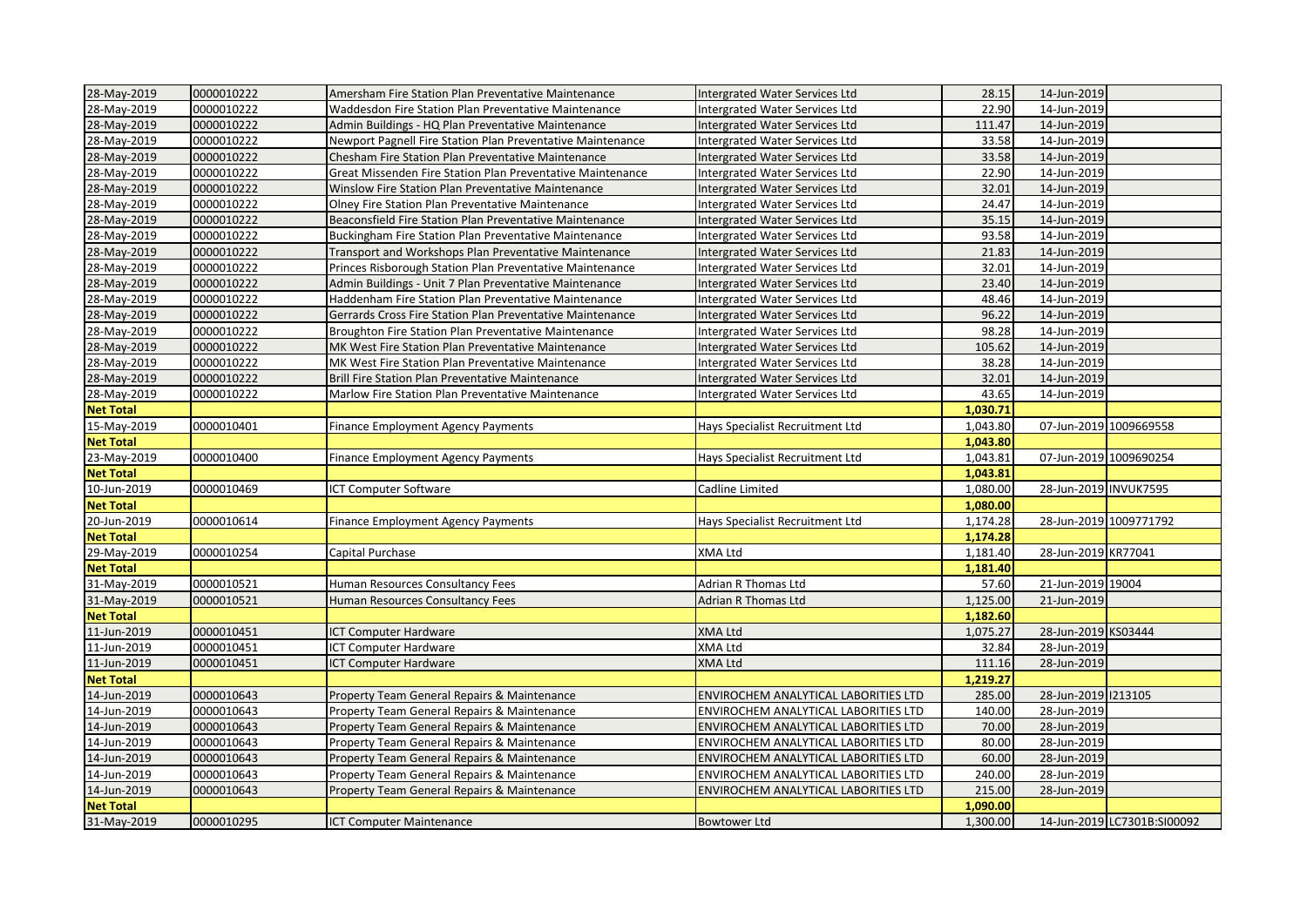| <b>Net Total</b> |            |                                                      |                                     | 1,300.00 |                        |                        |
|------------------|------------|------------------------------------------------------|-------------------------------------|----------|------------------------|------------------------|
| 08-May-2019      | 0000010402 | <b>Finance Employment Agency Payments</b>            | Hays Specialist Recruitment Ltd     | 1,304.75 |                        | 07-Jun-2019 1009649438 |
| <b>Net Total</b> |            |                                                      |                                     | 1,304.75 |                        |                        |
| 30-May-2019      | 0000010399 | <b>Finance Employment Agency Payments</b>            | Hays Specialist Recruitment Ltd     | 1,304.75 |                        | 07-Jun-2019 1009709919 |
| <b>Net Total</b> |            |                                                      |                                     | 1,304.75 |                        |                        |
| 13-Jun-2019      | 0000010615 | Finance Employment Agency Payments                   | Hays Specialist Recruitment Ltd     | 1,304.75 |                        | 28-Jun-2019 1009750096 |
| <b>Net Total</b> |            |                                                      |                                     | 1,304.75 |                        |                        |
| 07-Jun-2019      | 0000010610 | Transport and Workshops Fuel Tanks - Service & Maint | Vectec Ltd                          | 128.45   | 28-Jun-2019 24925      |                        |
| 07-Jun-2019      | 0000010610 | Transport and Workshops Fuel Tanks - Service & Maint | Vectec Ltd                          | 1,250.00 | 28-Jun-2019            |                        |
| <b>Net Total</b> |            |                                                      |                                     | 1,378.45 |                        |                        |
| 09-May-2019      | 0000010365 | Property Team General Repairs & Maintenance          | <b>Bartlett Tree Experts Ltd</b>    | 1,200.00 | 07-Jun-2019 38391577-0 |                        |
| 09-May-2019      | 0000010365 | Property Team General Repairs & Maintenance          | <b>Bartlett Tree Experts Ltd</b>    | 290.00   | 07-Jun-2019            |                        |
| <b>Net Total</b> |            |                                                      |                                     | 1,490.00 |                        |                        |
| 12-Jun-2019      | 0000010499 | Admin Buildings - Unit 7 Electricity                 | Scottish Power                      | 1,526.64 | 28-Jun-2019 106259615  |                        |
| <b>Net Total</b> |            |                                                      |                                     | 1,526.64 |                        |                        |
| 20-May-2019      | 0000010156 | Property Team General Repairs & Maintenance          | Clear Drains Uk Ltd                 | 1,593.00 | 14-Jun-2019 34353      |                        |
| <b>Net Total</b> |            |                                                      |                                     | 1,593.00 |                        |                        |
| 07-Jun-2019      | 0000010427 | Admin Buildings - Aerial Sites Consultancy Fees      | Hub Telecoms Consultancy Ltd        | 1,650.00 | 21-Jun-2019 000154     |                        |
| <b>Net Total</b> |            |                                                      |                                     | 1,650.00 |                        |                        |
| 10-Jun-2019      | 0000010475 | <b>ICT Computer Software</b>                         | Cadline Limited                     | 1,710.00 | 28-Jun-2019 INVUK7594  |                        |
| <b>Net Total</b> |            |                                                      |                                     | 1,710.00 |                        |                        |
| 31-May-2019      | 0000010291 | <b>Property Team Cleaning Contract Services</b>      | <b>Ever Brite Cleaning Services</b> | 1,724.69 | 14-Jun-2019 23113      |                        |
| <b>Net Total</b> |            |                                                      |                                     | 1,724.69 |                        |                        |
| 05-Feb-2019      | 0000010196 | CAP - ICT Hardware Purchase                          | <b>XMA Ltd</b>                      | 1,864.25 | 21-Jun-2019 OP/P507952 |                        |
| <b>Net Total</b> |            |                                                      |                                     | 1,864.25 |                        |                        |
| 29-May-2019      | 0000010276 | Property Team General Repairs & Maintenance          | Electrical Services Hbb             | 99.00    | 14-Jun-2019 1644       |                        |
| 29-May-2019      | 0000010276 | Property Team General Repairs & Maintenance          | <b>Electrical Services Hbb</b>      | 35.00    | 14-Jun-2019            |                        |
| 29-May-2019      | 0000010276 | Property Team General Repairs & Maintenance          | <b>Electrical Services Hbb</b>      | 204.00   | 14-Jun-2019            |                        |
| 29-May-2019      | 0000010276 | Property Team General Repairs & Maintenance          | <b>Electrical Services Hbb</b>      | 200.00   | 14-Jun-2019            |                        |
| 29-May-2019      | 0000010276 | Property Team General Repairs & Maintenance          | <b>Electrical Services Hbb</b>      | 67.00    | 14-Jun-2019            |                        |
| 29-May-2019      | 0000010276 | Property Team General Repairs & Maintenance          | <b>Electrical Services Hbb</b>      | 90.00    | 14-Jun-2019            |                        |
| 29-May-2019      | 0000010276 | Property Team General Repairs & Maintenance          | <b>Electrical Services Hbb</b>      | 34.00    | 14-Jun-2019            |                        |
| 29-May-2019      | 0000010276 | Property Team General Repairs & Maintenance          | <b>Electrical Services Hbb</b>      | 184.00   | 14-Jun-2019            |                        |
| 29-May-2019      | 0000010276 | Property Team General Repairs & Maintenance          | Electrical Services Hbb             | 65.00    | 14-Jun-2019            |                        |
| 29-May-2019      | 0000010276 | Property Team General Repairs & Maintenance          | Electrical Services Hbb             | 185.00   | 14-Jun-2019            |                        |
| 29-May-2019      | 0000010276 | Property Team General Repairs & Maintenance          | <b>Electrical Services Hbb</b>      | 9.00     | 14-Jun-2019            |                        |
| 29-May-2019      | 0000010276 | Property Team General Repairs & Maintenance          | <b>Electrical Services Hbb</b>      | 525.00   | 14-Jun-2019            |                        |
| 29-May-2019      | 0000010276 | Property Team General Repairs & Maintenance          | <b>Electrical Services Hbb</b>      | 150.00   | 14-Jun-2019            |                        |
| <b>Net Total</b> |            |                                                      |                                     | 1,847.00 |                        |                        |
| 04-Mar-2019      | 0000009149 | CAP - ICT Hardware Purchase                          | <b>XMA Ltd</b>                      | 1,828.29 | 21-Jun-2019 KP68820    |                        |
| 04-Mar-2019      | 0000009149 | CAP - ICT Hardware Purchase                          | XMA Ltd                             | 124.35   | 21-Jun-2019            |                        |
| <b>Net Total</b> |            |                                                      |                                     | 1,952.64 |                        |                        |
| 31-May-2019      | 0000010294 | CAP - Milton Keynes Blue Hub Station Host Works      | One Time Vendors                    | 2,000.00 | 07-Jun-2019 UPC650     |                        |
| <b>Net Total</b> |            |                                                      |                                     | 2,000.00 |                        |                        |
| 28-Mar-2019      | 0000009571 | Urban Search and Rescue Protective Clothing          | <b>Total Protection Uk Limited</b>  | 2,322.00 | 07-Jun-2019 909971     |                        |
| <b>Net Total</b> |            |                                                      |                                     | 2,322.00 |                        |                        |
| 31-May-2019      | 0000010426 | Capital Purchase                                     | Asbri Planning Ltd                  | 2,600.00 | 14-Jun-2019 132380     |                        |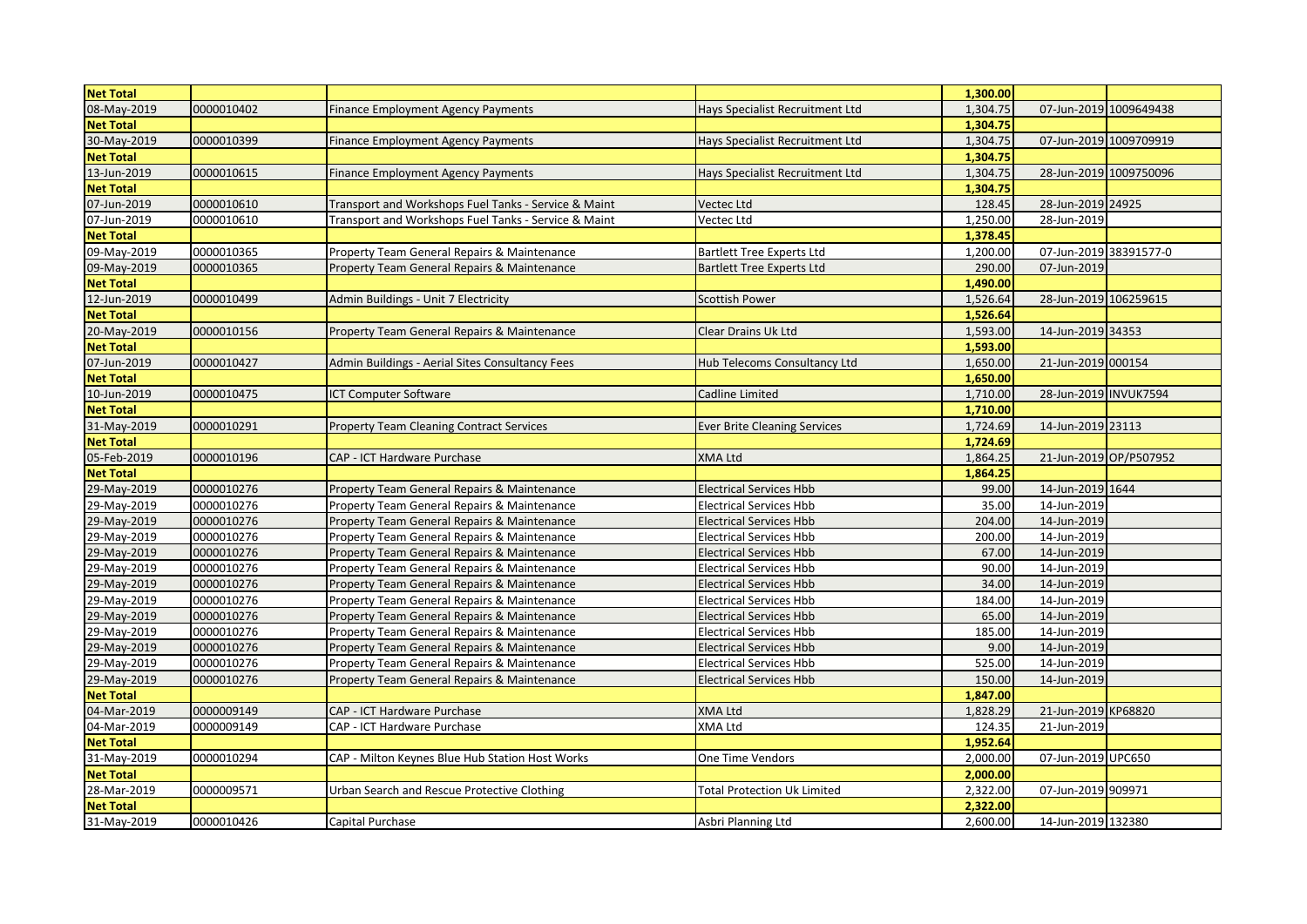| <b>Net Total</b> |            |                                                       |                                 | 2,600.00 |                        |                         |
|------------------|------------|-------------------------------------------------------|---------------------------------|----------|------------------------|-------------------------|
| 05-Jun-2019      | 0000010413 | Transport and Workshops Diesel Oil - Gas Oil          | <b>Watson Fuels</b>             | 2,601.75 | 14-Jun-2019 11066304   |                         |
| <b>Net Total</b> |            |                                                       |                                 | 2,601.75 |                        |                         |
| 05-Jun-2019      | 0000010431 | Transport and Workshops Diesel Oil - Gas Oil          | <b>Watson Fuels</b>             | 2,601.75 | 21-Jun-2019 11067859   |                         |
| <b>Net Total</b> |            |                                                       |                                 | 2,601.75 |                        |                         |
| 05-Jun-2019      | 0000010429 | Transport and Workshops Diesel Oil - Gas Oil          | Watson Fuels                    | 2,602.79 | 21-Jun-2019 11067857   |                         |
| <b>Net Total</b> |            |                                                       |                                 | 2,602.79 |                        |                         |
| 30-May-2019      | 0000010286 | <b>Property Team Cleaning Contract Services</b>       | <b>Antac Support Service</b>    | 2,677.56 | 14-Jun-2019 57699      |                         |
| <b>Net Total</b> |            |                                                       |                                 | 2,677.56 |                        |                         |
| 23-May-2019      | 0000010434 | <b>Transport and Workshops Contracted Maintenance</b> | Lex Autolease Ltd               | 451.84   | 14-Jun-2019 IRIN659855 |                         |
| 23-May-2019      | 0000010434 | Transport and Workshops Car Leasing                   | Lex Autolease Ltd               | 2,591.43 | 14-Jun-2019            |                         |
| <b>Net Total</b> |            |                                                       |                                 | 3,043.27 |                        |                         |
| 18-Jun-2019      | 0000010549 | Transport and Workshops Car Leasing                   | Lex Autolease Ltd               | 2,591.43 | 28-Jun-2019 IRIN661164 |                         |
| 18-Jun-2019      | 0000010549 | Transport and Workshops Contracted Maintenance        | Lex Autolease Ltd               | 451.84   | 28-Jun-2019            |                         |
| <b>Net Total</b> |            |                                                       |                                 | 3,043.27 |                        |                         |
| 05-Jun-2019      | 0000010412 | Transport and Workshops Diesel Oil - Gas Oil          | <b>Watson Fuels</b>             | 2,809.89 | 21-Jun-2019 11066303   |                         |
| <b>Net Total</b> |            |                                                       |                                 | 2,809.89 |                        |                         |
| 05-Jun-2019      | 0000010428 | Transport and Workshops Diesel Oil - Gas Oil          | <b>Watson Fuels</b>             | 2,913.96 | 21-Jun-2019 111067856  |                         |
| <b>Net Total</b> |            |                                                       |                                 | 2,913.96 |                        |                         |
| 05-Jun-2019      | 0000010430 | Transport and Workshops Diesel Oil - Gas Oil          | <b>Watson Fuels</b>             | 2,913.96 | 14-Jun-2019 11067858   |                         |
| <b>Net Total</b> |            |                                                       |                                 | 2,913.96 |                        |                         |
| 21-May-2019      | 0000010361 | Transport and Workshops Car Leasing                   | Lex Autolease Ltd               | 2,597.28 | 28-Jun-2019 IRIN659407 |                         |
| 21-May-2019      | 0000010361 | Transport and Workshops Contracted Maintenance        | Lex Autolease Ltd               | 414.00   | 28-Jun-2019            |                         |
| <b>Net Total</b> |            |                                                       |                                 | 3,011.28 |                        |                         |
| 05-Jun-2019      | 0000010497 | <b>Property Team Electricity</b>                      | Scottish Power                  | 42.00    | 21-Jun-2019 106259409  |                         |
| 05-Jun-2019      | 0000010497 | Admin Buildings - HQ Electricity                      | Scottish Power                  | 3,027.97 | 21-Jun-2019            |                         |
| <b>Net Total</b> |            |                                                       |                                 | 3,069.97 |                        |                         |
| 06-Jun-2019      | 0000010407 | <b>Staff Development Staff Training Fees</b>          | Holiday Inn Aylesbury           | 3,045.00 | 21-Jun-2019 92937      |                         |
| <b>Net Total</b> |            |                                                       |                                 | 3,045.00 |                        |                         |
| 14-Jun-2019      | 0000010508 | ICT Computer Maintenance                              | Konica Minolta                  | 3,153.27 | 28-Jun-2019 1144793146 |                         |
| <b>Net Total</b> |            |                                                       |                                 | 3,153.27 |                        |                         |
| 03-Jun-2019      | 0000010489 | <b>ICT Main Communications</b>                        | EE Ltd                          | 3,597.00 |                        | 21-Jun-2019 01284075712 |
| <b>Net Total</b> |            |                                                       |                                 | 3,597.00 |                        |                         |
| 30-May-2019      | 0000010490 | <b>Prevention Community Safety Charges</b>            | Fireangel Safety Technology Ltd | 4,095.00 | 21-Jun-2019 1131001    |                         |
| <b>Net Total</b> |            |                                                       |                                 | 4,095.00 |                        |                         |
| 16-May-2019      | 0000010301 | Transport and Workshops Contracted Maintenance        | Lex Autolease Ltd               | 762.96   |                        | 14-Jun-2019 MRI8638352  |
| 16-May-2019      | 0000010301 | Transport and Workshops Car Leasing                   | Lex Autolease Ltd               | 3,766.23 | 14-Jun-2019            |                         |
| <b>Net Total</b> |            |                                                       |                                 | 4,529.19 |                        |                         |
| 28-May-2019      | 0000010289 | Human Resources Occupational Health Nurse Sess        | M.K. Occupational Health        | 4,241.66 | 14-Jun-2019 90228      |                         |
| <b>Net Total</b> |            |                                                       |                                 | 4,241.66 |                        |                         |
| 10-Apr-2019      | 0000009746 | Capital Purchase                                      | <b>XMA Ltd</b>                  | 2,855.96 | 21-Jun-2019 KQ68581    |                         |
| 10-Apr-2019      | 0000009746 | Capital Purchase                                      | <b>XMA Ltd</b>                  | 1,427.98 | 21-Jun-2019            |                         |
| <b>Net Total</b> |            |                                                       |                                 | 4,283.94 |                        |                         |
| 31-May-2019      | 0000010313 | Transport and Workshops Spares for Red Fleet          | Rosenbauer Uk Plc               | 4,530.82 | 14-Jun-2019 11194      |                         |
| <b>Net Total</b> |            |                                                       |                                 | 4,530.82 |                        |                         |
| 11-Jun-2019      | 0000010548 | Transport and Workshops Spares for Red Fleet          | Truckeast Ltd                   | 4,543.42 | 28-Jun-2019 19639830   |                         |
| <b>Net Total</b> |            |                                                       |                                 | 4,543.42 |                        |                         |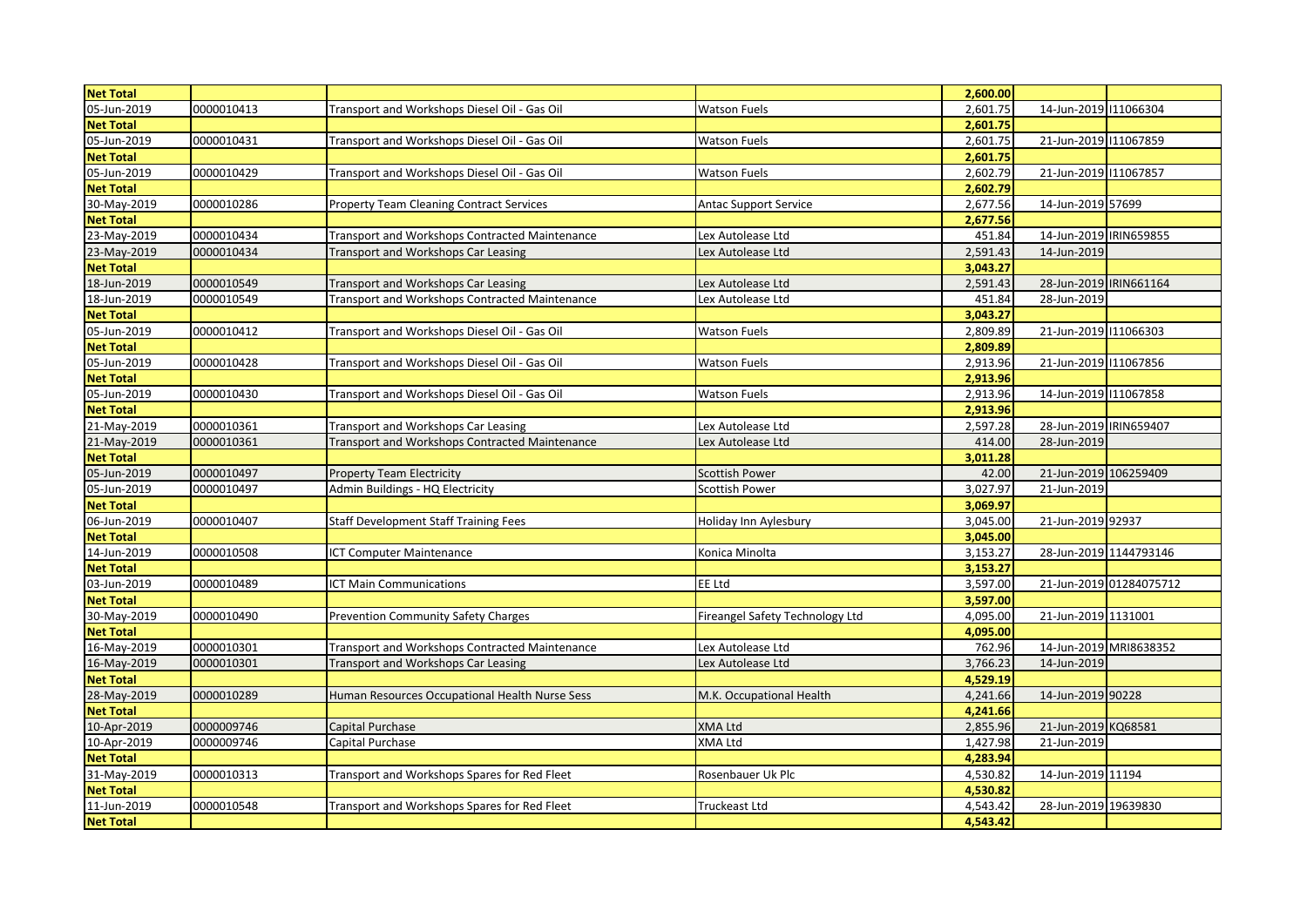| 10-Jun-2019      | 0000010424 | Payroll Control Account Childcare Vouchers        | Sodexo P&MM Ltd Childcare Plus     | 4,985.81  | 14-Jun-2019 3561937    |                         |
|------------------|------------|---------------------------------------------------|------------------------------------|-----------|------------------------|-------------------------|
| <b>Net Total</b> |            |                                                   |                                    | 4,985.81  |                        |                         |
| 28-May-2019      | 0000010223 | ICT Computer Software                             | Capita Integrated                  | 5,000.00  | 14-Jun-2019 6060038004 |                         |
| <b>Net Total</b> |            |                                                   |                                    | 5,000.00  |                        |                         |
| 28-May-2019      | 0000010251 | <b>Equipment Management Operational Equipment</b> | Respirex International Ltd         | 5,229.00  | 21-Jun-2019 169174     |                         |
| <b>Net Total</b> |            |                                                   |                                    | 5,229.00  |                        |                         |
| 29-May-2019      | 0000010261 | Property Team General Repairs & Maintenance       | <b>Electrical Services Hbb</b>     | 190.00    | 14-Jun-2019 1659       |                         |
| 29-May-2019      | 0000010261 | Property Team General Repairs & Maintenance       | <b>Electrical Services Hbb</b>     | 399.00    | 14-Jun-2019            |                         |
| 29-May-2019      | 0000010261 | Property Team General Repairs & Maintenance       | <b>Electrical Services Hbb</b>     | 1,164.00  | 14-Jun-2019            |                         |
| 29-May-2019      | 0000010261 | Property Team General Repairs & Maintenance       | <b>Electrical Services Hbb</b>     | 386.00    | 14-Jun-2019            |                         |
| 29-May-2019      | 0000010261 | Property Team General Repairs & Maintenance       | <b>Electrical Services Hbb</b>     | 60.00     | 14-Jun-2019            |                         |
| 29-May-2019      | 0000010261 | Property Team General Repairs & Maintenance       | <b>Electrical Services Hbb</b>     | 155.00    | 14-Jun-2019            |                         |
| 29-May-2019      | 0000010261 | Property Team General Repairs & Maintenance       | Electrical Services Hbb            | 118.00    | 14-Jun-2019            |                         |
| 29-May-2019      | 0000010261 | Property Team General Repairs & Maintenance       | <b>Electrical Services Hbb</b>     | 154.00    | 14-Jun-2019            |                         |
| 29-May-2019      | 0000010261 | Property Team General Repairs & Maintenance       | <b>Electrical Services Hbb</b>     | 624.00    | 14-Jun-2019            |                         |
| 29-May-2019      | 0000010261 | Property Team General Repairs & Maintenance       | <b>Electrical Services Hbb</b>     | 435.00    | 14-Jun-2019            |                         |
| 29-May-2019      | 0000010261 | Property Team General Repairs & Maintenance       | Electrical Services Hbb            | 115.00    | 14-Jun-2019            |                         |
| 29-May-2019      | 0000010261 | Property Team General Repairs & Maintenance       | <b>Electrical Services Hbb</b>     | 125.00    | 14-Jun-2019            |                         |
| 29-May-2019      | 0000010261 | Property Team General Repairs & Maintenance       | <b>Electrical Services Hbb</b>     | 1,254.00  | 14-Jun-2019            |                         |
| 29-May-2019      | 0000010261 | Property Team General Repairs & Maintenance       | <b>Electrical Services Hbb</b>     | 90.00     | 14-Jun-2019            |                         |
| <b>Net Total</b> |            |                                                   |                                    | 5,269.00  |                        |                         |
| 04-Jun-2019      | 0000010374 | <b>Finance Consultancy Fees</b>                   | Link Treasury Services Ltd         | 5,975.00  |                        | 07-Jun-2019 DFE80200513 |
| <b>Net Total</b> |            |                                                   |                                    | 5,975.00  |                        |                         |
| 05-Jun-2019      | 0000010386 | <b>ICT Telephones</b>                             | Updata Infrastructure Uk           | 6,087.50  | 21-Jun-2019 6092015918 |                         |
| <b>Net Total</b> |            |                                                   |                                    | 6,087.50  |                        |                         |
| 06-Jun-2019      | 0000010409 | <b>ESMCP Consultancy Fees</b>                     | Mott MacDonald Ltd                 | 6,175.00  | 21-Jun-2019 IN00415467 |                         |
| <b>Net Total</b> |            |                                                   |                                    | 6,175.00  |                        |                         |
| 30-Apr-2019      | 0000010486 | CAP - Milton Keynes Blue Hub Station Host Works   | <b>Blake Morgan</b>                | 6,538.90  |                        | 21-Jun-2019 BM100050162 |
| <b>Net Total</b> |            |                                                   |                                    | 6,538.90  |                        |                         |
| 24-May-2019      | 0000010238 | Capital Purchase                                  | <b>XMA Ltd</b>                     | 1,550.34  | 28-Jun-2019 KR68132    |                         |
| 24-May-2019      | 0000010238 | Capital Purchase                                  | XMA Ltd                            | 5,944.08  | 28-Jun-2019            |                         |
| 24-May-2019      | 0000010238 | Capital Purchase                                  | XMA Ltd                            | 472.56    | 28-Jun-2019            |                         |
| <b>Net Total</b> |            |                                                   |                                    | 7,966.98  |                        |                         |
| 28-Feb-2019      | 0000010550 | Human Resources Consultancy Fees                  | South East Employers               | 9,250.00  | 28-Jun-2019 28209      |                         |
| <b>Net Total</b> |            |                                                   |                                    | 9,250.00  |                        |                         |
| 15-May-2019      | 0000010140 | <b>Capital Purchase</b>                           | <b>XMA Ltd</b>                     | 721.20    | 28-Jun-2019 KR41736    |                         |
| 15-May-2019      | 0000010140 | Capital Purchase                                  | XMA Ltd                            | 2,116.06  | 28-Jun-2019            |                         |
| 15-May-2019      | 0000010140 | Capital Purchase                                  | <b>XMA Ltd</b>                     | 5,546.16  | 28-Jun-2019            |                         |
| 15-May-2019      | 0000010140 | Capital Purchase                                  | XMA Ltd                            | 2,623.86  | 28-Jun-2019            |                         |
| 15-May-2019      | 0000010140 | Capital Purchase                                  | XMA Ltd                            | 456.00    | 28-Jun-2019            |                         |
| <b>Net Total</b> |            |                                                   |                                    | 11.463.28 |                        |                         |
| 29-May-2019      | 0000010280 | Capital Purchase                                  | Supply + Limited                   | 14,613.00 | 21-Jun-2019 0000036724 |                         |
| <b>Net Total</b> |            |                                                   |                                    | 14,613.00 |                        |                         |
| 30-May-2019      | 0000010312 | Capital Purchase                                  | Weber Rescue Uk Ltd                | 15,887.00 | 14-Jun-2019 20-R1149   |                         |
| <b>Net Total</b> |            |                                                   |                                    | 15,887.00 |                        |                         |
| 30-May-2019      | 0000010285 | <b>Equipment Management PPE Managed Service</b>   | Bristol Uniform Limited (Care A/C) | 16,904.00 | 14-Jun-2019 518072     |                         |
| <b>Net Total</b> |            |                                                   |                                    | 16,904.00 |                        |                         |